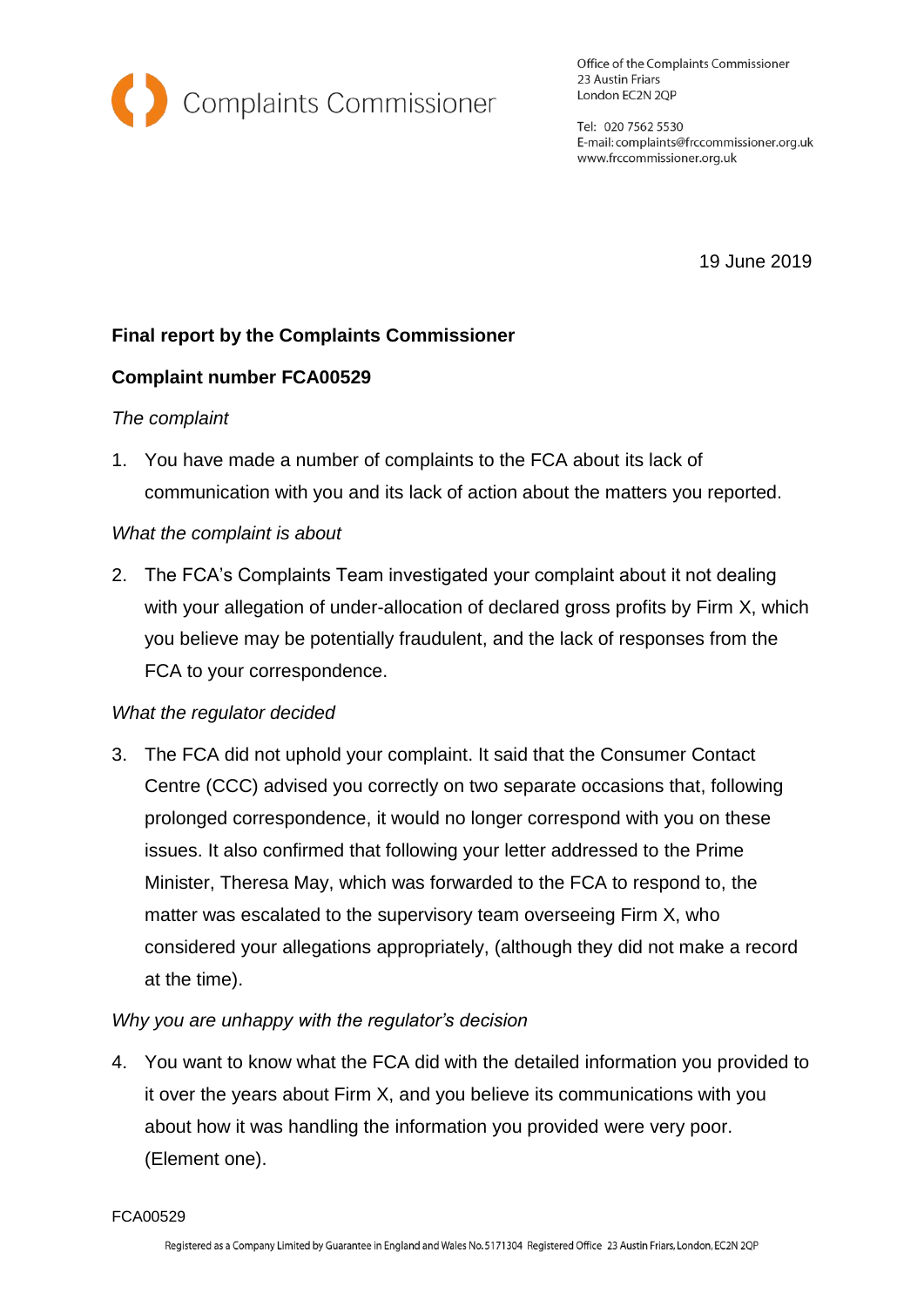- 5. You also stated in one of your emails to me that you told the regulator that you were forced to sign an acceptance form with a 10% waiver following an offer being made without mentioning this waiver. You believe that this may be an unfair contract term and you had asked the regulator to look into this concern, but you never got an indication whether they did so or not. You believe its refusal to consider this issue is a failure of its duty to protect consumers. (Element two)
- 6. You also have a number of complaints not already addressed by the FCA and feel that there is a disconnect in the system, and that neither the FCA/ FSA nor the FOS serve the public well. (Element three)

### *Preliminary points*

#### Element three

- 7. My office has already provided you with information about the way in which the Complaints Scheme operates and that any complaints not addressed by the FCA should usually be referred to it in the first instance.
- 8. While it has previously been explained to you by my office, and you have stated that you understand that it is not within my remit to make decisions about the way in which the financial services regulatory and complaints systems operate, as these have been set up by and can only be amended by Parliament, I felt it necessary to reiterate the point here.
- 9. I note from the file that you have written to your Member of Parliament (MP) about some of your concerns, which is what I would have suggested. In your response to my preliminary report you state again that in your view the system is very disjointed and does not serve the public well. You ask if it would be acceptable to make my reports public. I can confirm that my final report will be published on my website and therefore accessible for your MP and members of the public. You are, of course, free to copy this report as you wish as soon as it has been published.

#### *My analysis*

#### Element one

10. I have reviewed a number of the FCA's (and FSA's) files relating to your communications over the years. I can see that your correspondence was

FCA00529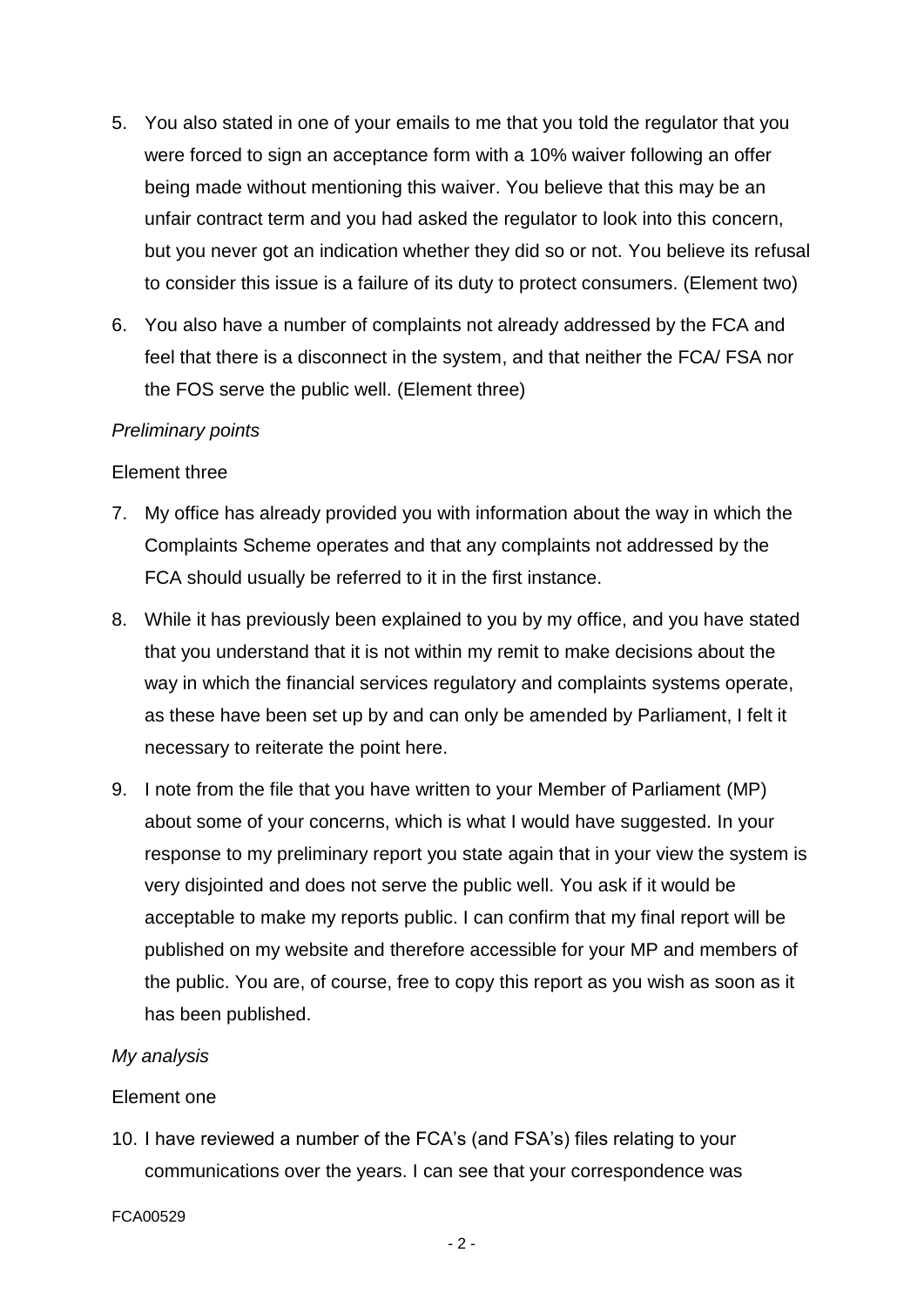acknowledged and you were told on a number of occasions in writing and over the telephone that your concerns had been referred to the relevant supervisory teams, and that the FCA would not be able to provide you with information about any action it might take and why. Examples of such correspondence are a letter dated 24 October 2010 and a telephone call with a CCC Associate on 15 October 2014.

- 11. There was further correspondence between you and the FCA, followed by the FCA's letters dated 13 and 30 October 2015 (based on the records on file). You were told in these letters that the CCC had given you as much information as possible in relation to the issues you raised and it had nothing further it could usefully add; therefore it would no longer correspond with you about the same matters but your letters would be placed on file.
- 12. I consider that the FCA's complaint response dated 18 November 2018 correctly concluded that you were sufficiently informed that the CCC would no longer enter into correspondence with you about your concerns about Firm X and related matters.
- 13. However, it did not explicitly address your concern that the FSA and then the FCA did not log and deal with your correspondence properly over the years. It would have been helpful if the CCC letters in 2015, and the decision letter from the Complaints Team, had confirmed that the concerns you raised over a long period of time had been referred to the relevant supervisory areas for their consideration in a timely fashion.
- 14. I uphold the FCA's decision, but I consider that its decision letter ought to have addressed the question of what happened to the information which you had provided. The records that I have considered show that information which you provided was sent to the relevant departments and was not ignored. In my preliminary report I **recommended** that the FCA ensure that all complaint points are addressed sufficiently in future complaints. In its response to my preliminary report, the FCA accepted this recommendation, saying that this was what it aimed to do, but that mistakes did happen on occasions..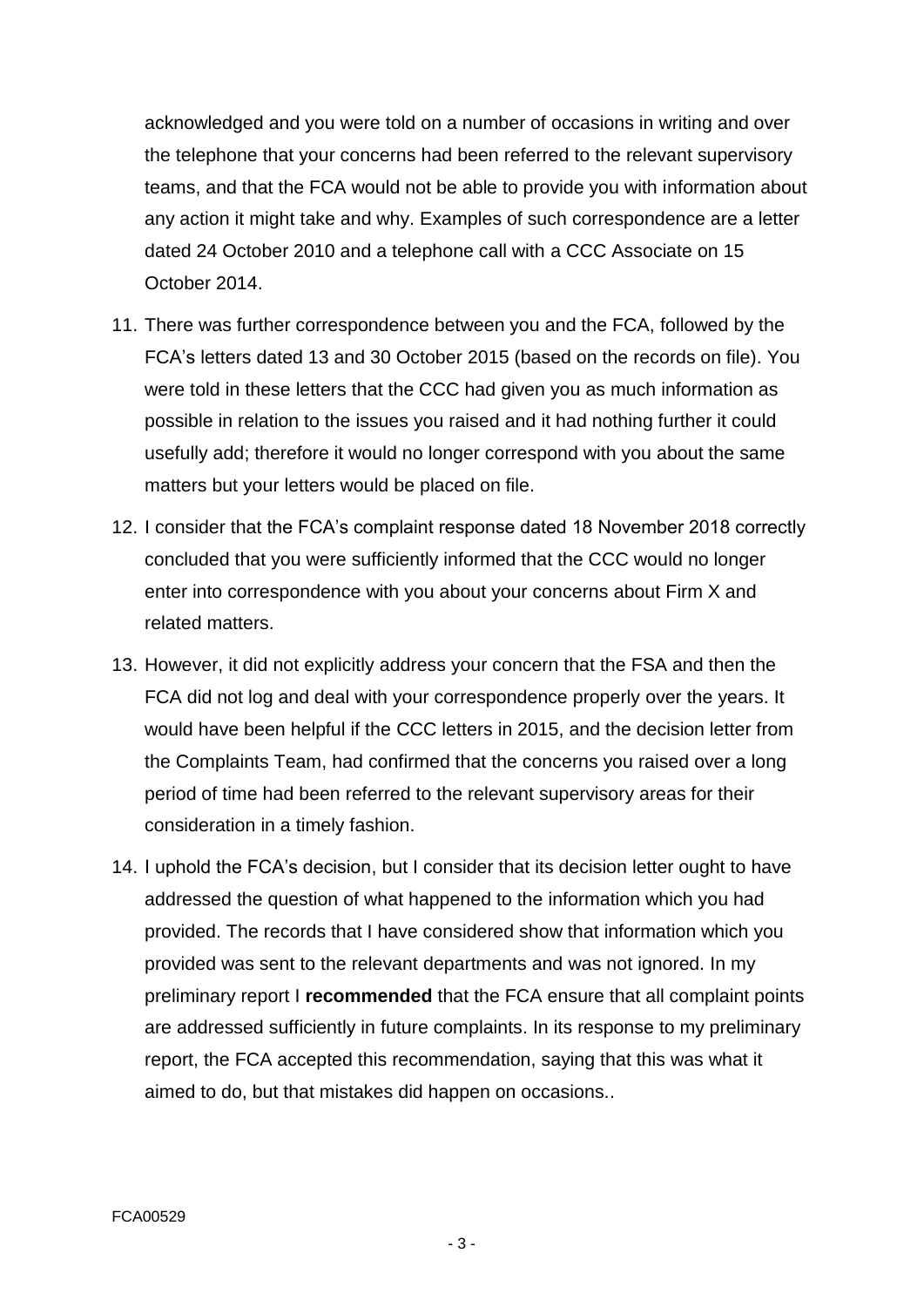### Element two

- 15. While the FCA did not investigate this complaint point, it is clear from the correspondence on file that this is an issue you brought to its attention around 2015 and the CCC did deal with it. In a letter to you, dated 16 April 2015, it was stated that the regulator welcomes information from consumers but that due to confidentiality restrictions it cannot generally share information about what action it takes.
- 16. That letter does not state whether your concerns about the 10% waiver were referred to the relevant teams, such as the supervisors of Firm X or the Unfair Contract Terms Team at the FCA. It was not clear from the files I hold whether this was done. It is not for me to comment on the merits of this complaint point but in my preliminary report I **recommended** that the FCA check its records to confirm whether this issue was referred to the right teams and if it was not, that it forward the relevant information now and inform me in writing of the steps it had taken. The FCA has accepted this recommendation and confirmed that the information has been passed to the relevant areas.
- 17. In your response to my preliminary report you ask me if the FCA should have an "unfair terms department". I can confirm that it does and that the FCA Complaints Team referred the issue of the 10% waiver to the relevant teams for consideration. As you have been informed already, the FCA, and my office, is restricted by legislation (s348 of FSMA 2000) and the FCA's internal policies on information sharing and for that reason I cannot share with you the outcome of the referral.

#### My decision

- 18. I do not uphold the main elements of your complaint, but I do consider that the FCA should have provided you with more information to demonstrate that the information which you had supplied was referred to the correct FCA departments. The FCA has accepted this. I have also satisfied myself that the information you supplied was properly referred.
- 19. I understand that this may not have been the outcome you were hoping for and that you wanted the substance of your complaint resolved, but doing this is not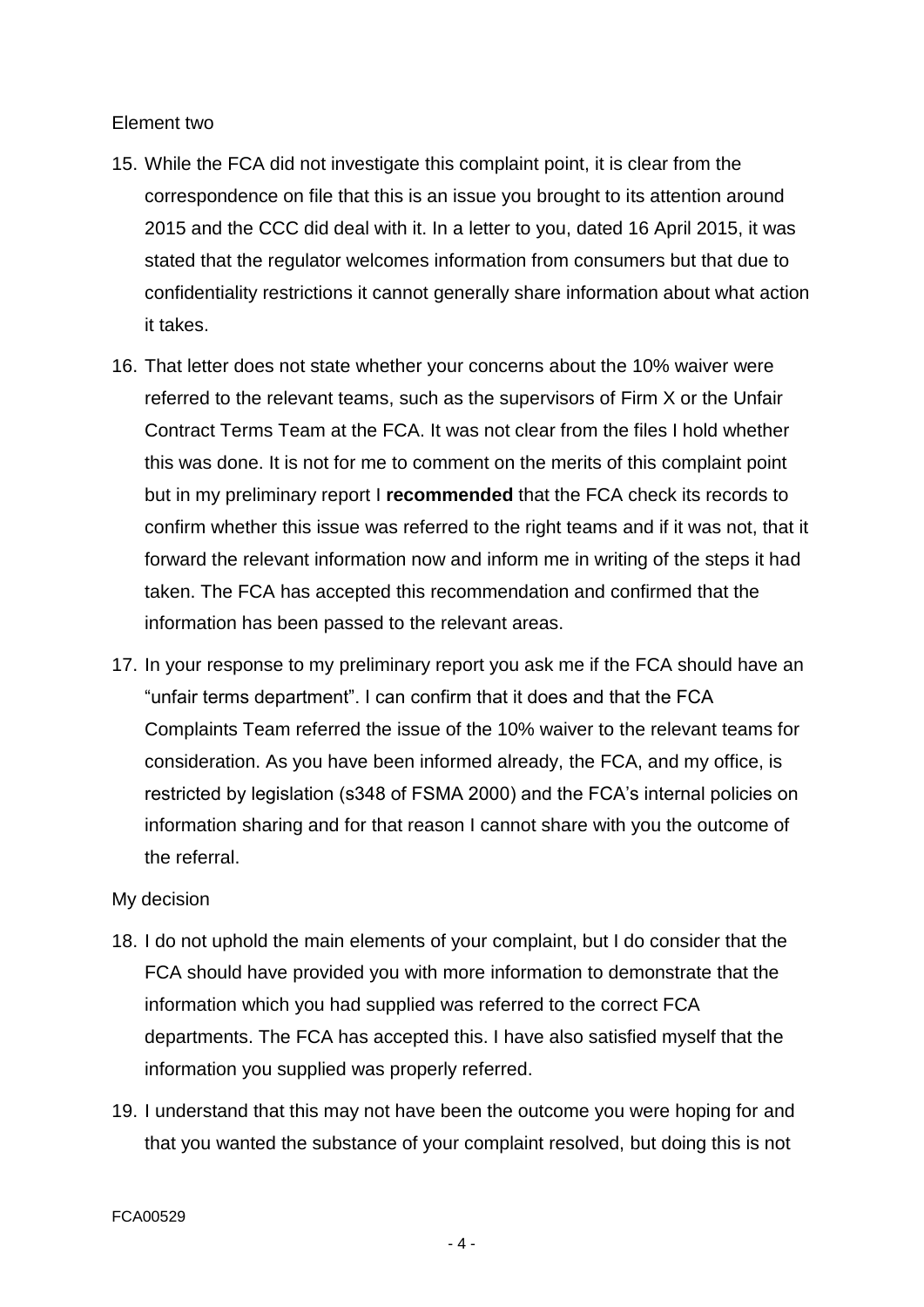within the remit of the Complaints Scheme, as explained, and I hope you understand why I reached my decision.

Antony Townsend Complaints Commissioner 19 June 2019